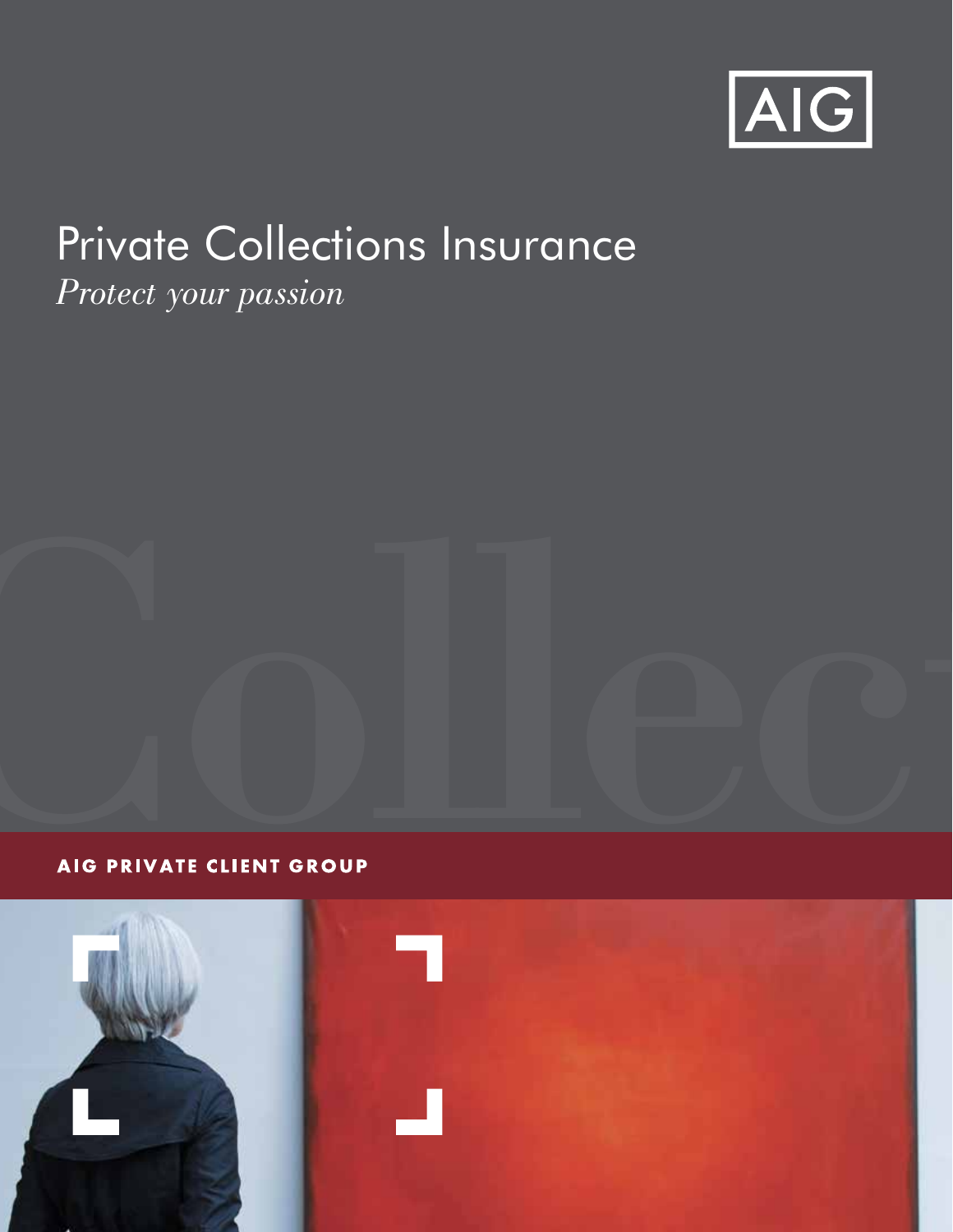## What's your passion?

We appreciate the dedication it takes to build a unique collection—of artwork, jewelry, wine, antiques or virtually any other rarities—and we share your attention to detail when it comes to insuring it. AIG Private Client Group, a division of the member companies of American International Group, Inc. (AIG), can curate a thorough plan to safeguard your prized possessions, as if they were our own.

Following are just a few of the many advantages of our private collections insurance:

### Comprehensive coverage

In addition to traditional artwork, you can insure virtually any fine collectible or memorabilia—from autographs to Zulu war masks. Our policy responds to damage from fire, theft, earthquake, flood and breakage.

## 150% replacement

If a loss occurs and the item's current market value exceeds your coverage limit, you can be reimbursed for up to 150% of the insured amount.



### Newly acquired items

New acquisitions are immediately covered at the time of purchase.\*

## Worldwide coverage

Each piece included on the policy is protected, regardless of location.

## Care, custody and control

Take items home on loan before finalizing the purchase and know they're protected.

## Collections as collateral

We can insure artwork used as a loan guarantee. Usually the lending institution will request to beadded to your policy as a "loss payee," as it would have a vested financial interest in its value.

## Items in transit

Travel with jewelry or move art to a seasonal residence with confidence.

## Wine coverage

Choose one overall coverage limit or insure bottles individually. Features include coverage for spoilage due to mechanical breakdown of climate-control systems, breakage and more.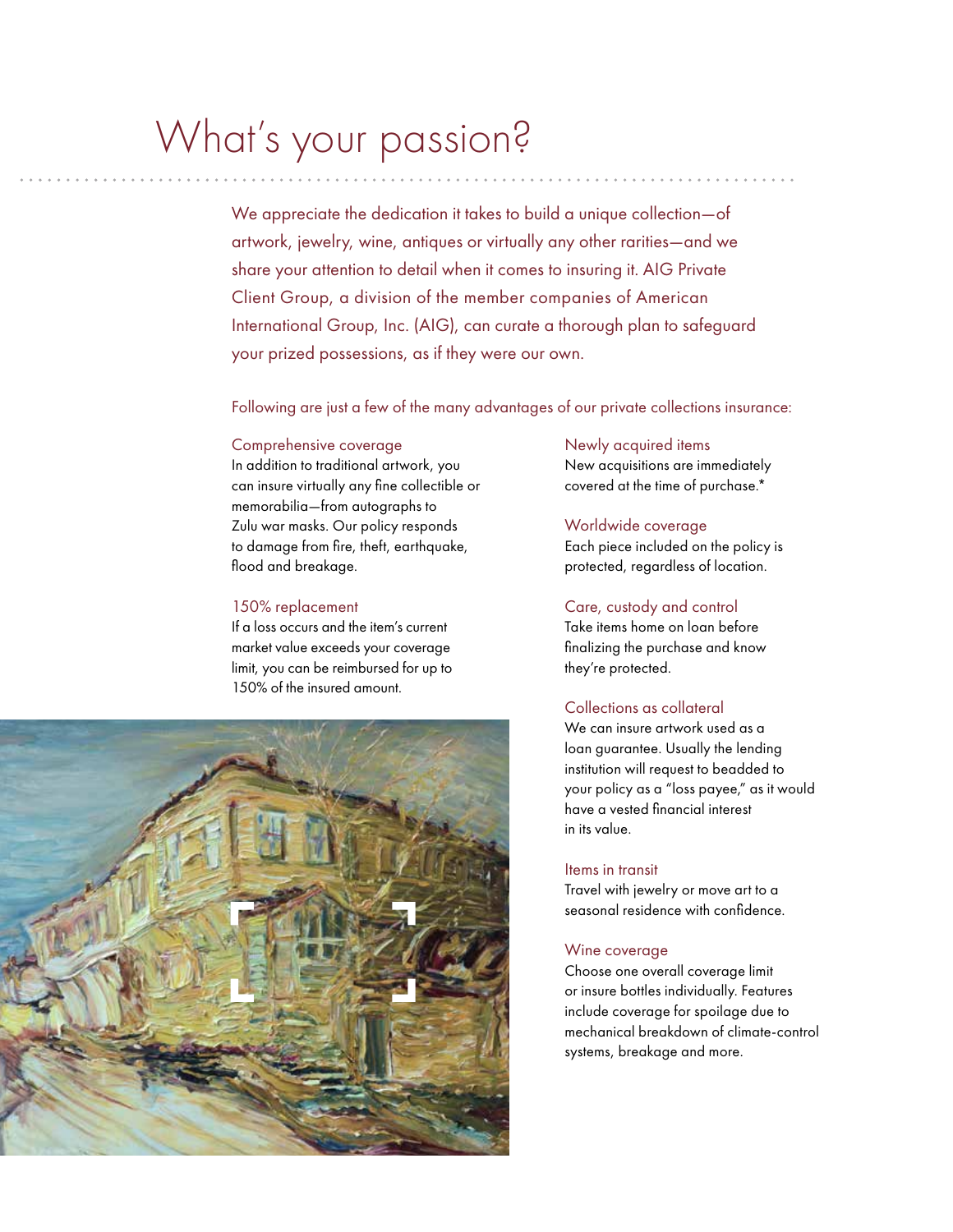

## Managing risk, preventing loss

In addition to robust insurance coverage, AIG Private Client Group can help preserve the value of your collection and keep it out of harm's way. Our in-house art collection management specialists offer a comprehensive array of services, including:

## Coverage reviews

We can assess how your coverage compares to current market values and ensure that you have the right amount of insurance in place. If needed, we coordinate with independent appraisers to expedite valuations.

### Vulnerability assessments

We complete collections-specific site surveys to identify potential threats to your collection and provide solutions to minimize the likelihood and severity of future damage.

## Emergency planning

To minimize damage to collections in areas prone to wildfires, hurricanes, earthquakes and other catastrophes, we design customized disaster plans to utilize before and after an event.

## Referral services

To ensure the highest level of service, we maintain a panel of carefully vetted appraisers, conservators, art handlers, storage facilities, shipping specialists and inventory companies who are leaders in their respective fields.

### Superior claims service

How many claims adjusters can distinguish a Cy Twombly abstract from a Wassily Kandinsky expressionist painting? All of them—when they're part of AIG Private Client Group. Our collection specialists work closely with our claims staff to provide conservator referrals, locate appraisers, review treatment proposals, and oversee packing and shipping arrangements. If an item is lost or stolen, we will make every effort to recover it.

*A prized 18th-century mirror was severely damaged when it fell from a wall. Our devastated policyholder assumed it was beyond repair and filed a claim. Our experts immediately located a top conservator to meticulously reconstruct the piece,*  resulting in no loss of value. During re-installation, we averted future damage when we proactively assessed the rest of the *collection and discovered that the hardware on another valuable mirror needed to be replaced.*

## More than just insurance

Comprehensive coverage is just the beginning. AIG Private Client Group can help:

- Reduce the chance of property damage
- Maximize safety
- Ensure that the right amount of coverage is in place
- Offer unparalleled support at claim time

## Insurance for your world

Our program considers your assets as well as your lifestyle. Policies complement one another, helping eliminate gaps or overlaps in coverage. Look to us to safeguard all that you hold dear by covering:

- Homes • Excess Liability
- Automobiles • Private Collections
- Yachts
	- And more…



utomatic coverage is provided up to 25% of the policy class limit effective for 90 days following the purchase; it is intended to allow ample time to add items to your policy.